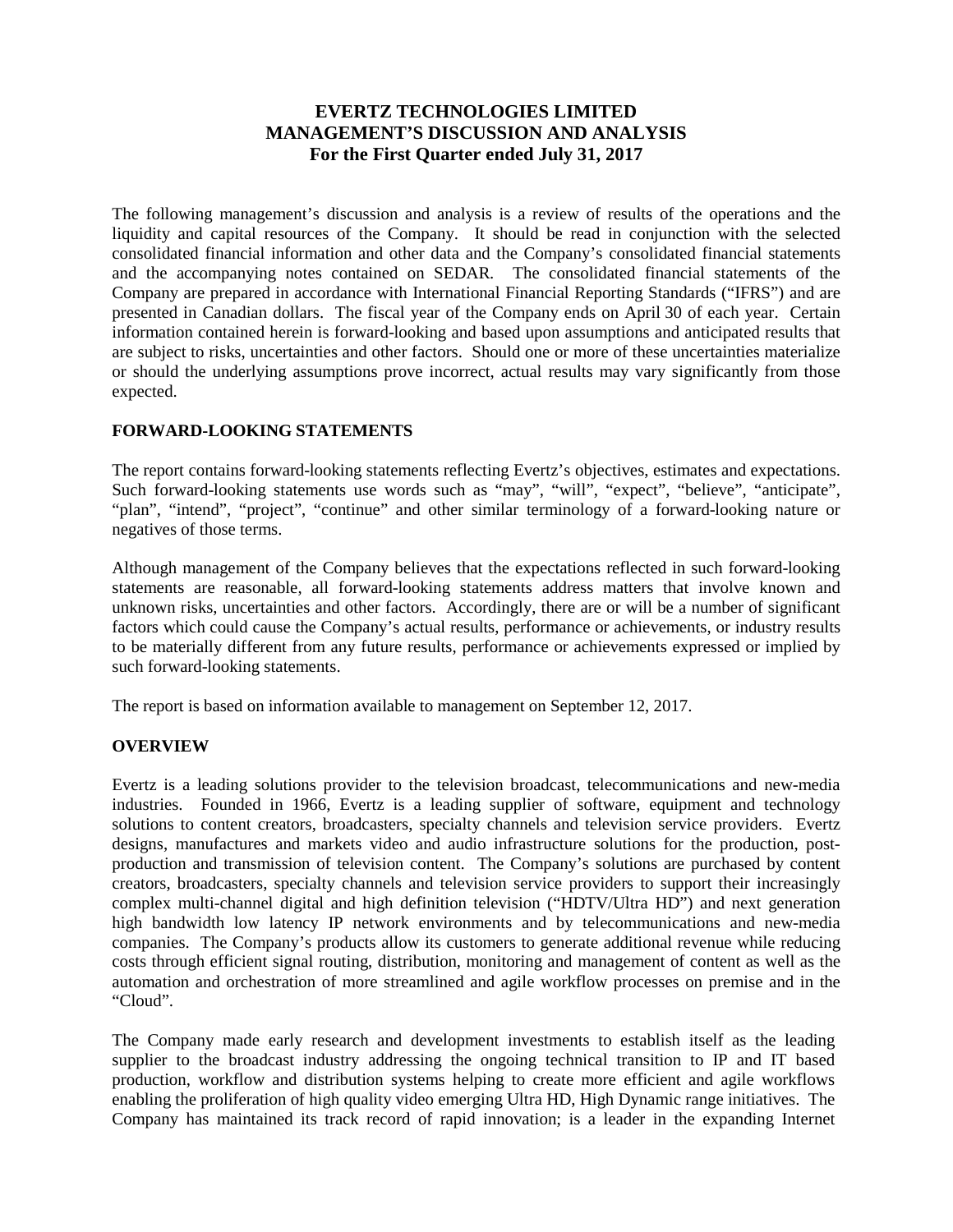Protocol Television ("IPTV") market and a leader in Software Defined Video Network ("SDVN") technology. The Company is committed to maintaining its leadership position, and as such, a significant portion of the Company's staff is focused on research and development to ensure that the Company's products are at the forefront of the industry. This commitment contributes to the Company being consistently recognized as a leading broadcast and video networking industry innovator by its customers.

#### **SIGNIFICANT ACCOUNTING POLICIES**

Outlined below are those policies considered particularly significant:

#### **New and Revised IFRSs Issued but Not Yet Effective**

Following is a listing of amendments, revisions and new International Financial Reporting Standards issued but not yet effective. Unless otherwise indicated, earlier application is permitted. The Company has not yet determined the impact of the adoption of the following standards.

#### *Financial Instruments*

IFRS 9, *Financial instruments* ("IFRS 9") was issued by the IASB in July 2014 and will replace IAS 39, *Financial Instruments: Recognition and Measurement* ("IAS 39"). IFRS 9 introduces new requirements for the financial reporting of financial assets and financial liabilities. IFRS 9 is effective for annual periods beginning on or after January 1, 2018.

#### *Revenue*

IFRS 15, *Revenue from contracts with customers* ("IFRS 15") was issued by the IASB in May 2014 and will replace IAS 11, *Construction Contracts* and IAS 18, *Revenue*. IFRS 15 specifies how and when revenue will be recognized. IFRS 15 is effective for annual periods beginning on or after January 1, 2018.

#### *Leases*

IFRS 16, *Leases* ("IFRS 16") was issued by the IASB in January 2016 and will replace IAS 17, *Leases.* IFRS 16 introduces a single accounting model for lessees to bring leases on-balance sheet while lessor accounting remains largely unchanged. IFRS 16 is effective for annual periods beginning on or after January 1, 2019.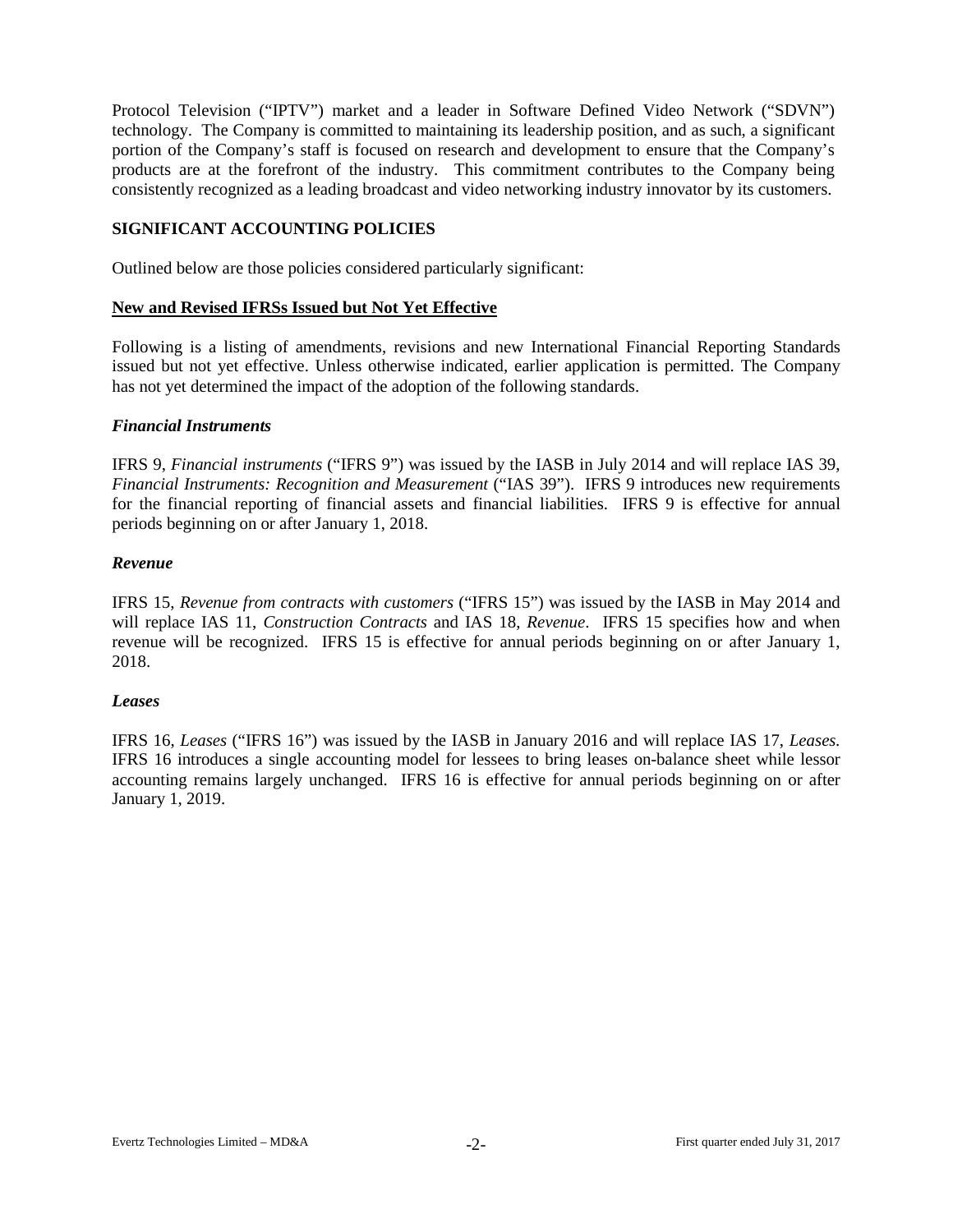# **QUARTER END HIGHLIGHTS**

Revenue was \$109.0 million for the first quarter ended July 31, 2017 an increase of \$22.0 million, compared to \$87.0 million for the first quarter ended July 31, 2016. Revenue increased in the United States/Canada by 25% and International regions by 25%.

For the first quarter ended July 31, 2017, net earnings were \$13.2 million a decrease from \$18.6 million for the first quarter ended July 31, 2016 and fully diluted earnings per share were \$0.17 a decrease from \$0.25 for the first quarter ended July 31, 2016.

For the first quarter ended July 31, 2017, a \$8.2 million foreign exchange loss was incurred, as compared to a \$6.6 million foreign exchange gain in the first quarter July 31, 2016.

Gross margin during the first quarter ended July 31, 2017 was 56.1% as compared to 57.3% for the first quarter ended July 31, 2016.

Selling and administrative expenses for the first quarter ended July 31, 2017 was \$15.8 million as compared to the first quarter ended July 31, 2016 of \$14.9 million. As a percentage of revenue, selling and administrative expenses totaled 14.5% for the first quarter ended July 31, 2017 as opposed to 17.1% for the first quarter ended July 31, 2016.

Research and development ("R&D") expenses were \$19.3 million for the first quarter ended July 31, 2017 as compared to \$17.5 million for the first quarter ended July 31, 2016.

Cash and cash equivalents were \$72.8 million and working capital was \$266.0 million as at July 31, 2017, compared to cash and cash equivalents of \$54.3 million and working capital of \$264.6 million as at April 30, 2017.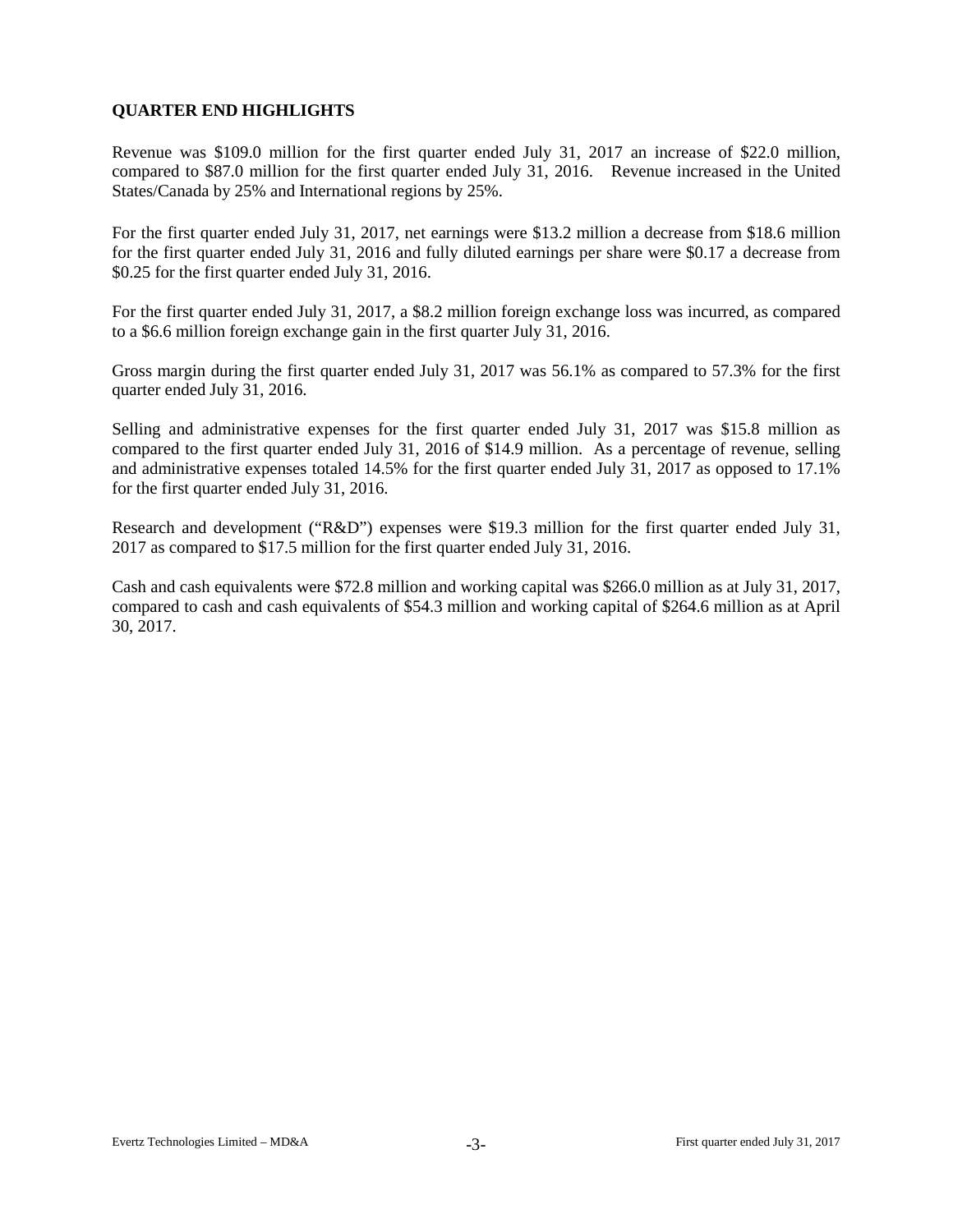# **Selected Consolidated Financial Information**

(in thousands of dollars except earnings per share and share data)

|                                                                                                    |              | Three months ended<br>July 31, 2017 | Three months ended<br><b>July 31, 2016</b> |                |  |  |  |
|----------------------------------------------------------------------------------------------------|--------------|-------------------------------------|--------------------------------------------|----------------|--|--|--|
| Revenue                                                                                            | \$           | 109,009                             | \$                                         | 87,026         |  |  |  |
| Cost of goods sold                                                                                 |              | 47,848                              |                                            | 37,160         |  |  |  |
| Gross margin                                                                                       | \$           | 61,161                              | \$                                         | 49,866         |  |  |  |
| Expenses                                                                                           |              |                                     |                                            |                |  |  |  |
| Selling and administrative                                                                         |              | 15,827                              |                                            | 14,886         |  |  |  |
| General                                                                                            |              | 2,097                               |                                            | 1,950          |  |  |  |
| Research and development                                                                           |              | 19,272                              |                                            | 17,493         |  |  |  |
| Investment tax credits                                                                             |              | (2,451)                             |                                            | (2,649)        |  |  |  |
| Foreign exchange loss (gain)                                                                       |              | 8,244                               |                                            | (6,604)        |  |  |  |
|                                                                                                    |              | 42,989                              |                                            | 25,076         |  |  |  |
| Earnings before undernoted                                                                         | \$           | 18,172                              | \$                                         | 24,790         |  |  |  |
| Finance income                                                                                     |              | 101                                 |                                            | 316            |  |  |  |
| Finance costs                                                                                      |              | (48)                                |                                            | (53)           |  |  |  |
| Other income and expenses                                                                          |              | 29                                  |                                            | 69             |  |  |  |
| Earnings before income taxes                                                                       | \$           | 18,254                              | \$                                         | 25,122         |  |  |  |
| Provision for (recovery of) income taxes                                                           |              |                                     |                                            |                |  |  |  |
| Current                                                                                            |              | 5,855                               |                                            | 8,672          |  |  |  |
| Deferred                                                                                           |              | (793)                               |                                            | (2,173)        |  |  |  |
|                                                                                                    | \$           | 5,062                               | \$                                         | 6,499          |  |  |  |
|                                                                                                    |              |                                     |                                            |                |  |  |  |
| Net earnings for the period                                                                        | \$           | 13,192                              | \$                                         | 18,623         |  |  |  |
|                                                                                                    |              | 114                                 |                                            |                |  |  |  |
| Net earnings attributable to non-controlling interest<br>Net earnings attributable to shareholders |              | 13,078                              |                                            | 230<br>18,393  |  |  |  |
| Net earnings for the period                                                                        | \$           |                                     |                                            |                |  |  |  |
|                                                                                                    |              | 13,192                              | \$                                         | 18,623         |  |  |  |
| Earnings per share:                                                                                |              |                                     |                                            |                |  |  |  |
| <b>Basic</b>                                                                                       | \$           | 0.17                                | \$                                         | 0.25           |  |  |  |
| Diluted                                                                                            | \$           | 0.17                                | \$                                         | 0.25           |  |  |  |
|                                                                                                    |              |                                     |                                            |                |  |  |  |
| <b>Consolidated Balance Sheet Data</b>                                                             |              | As at                               |                                            | As at          |  |  |  |
|                                                                                                    |              | July 31, 2017                       |                                            | April 30, 2017 |  |  |  |
| Cash and cash equivalents                                                                          | \$           | 72,788                              | \$                                         | 54,274         |  |  |  |
| Inventory                                                                                          | $\mathbb{S}$ | 177,524                             | \$                                         | 178,208        |  |  |  |
| Working capital                                                                                    | \$           | 265,982                             | \$                                         | 264,586        |  |  |  |
| Total assets                                                                                       | \$           | 422,244                             | \$                                         | 410,568        |  |  |  |
| Shareholders' equity                                                                               | \$           | 320,903                             | \$                                         | 317,830        |  |  |  |
| Number of common shares outstanding:                                                               |              |                                     |                                            |                |  |  |  |
| <b>Basic</b>                                                                                       |              | 76,070,746                          |                                            | 75,742,746     |  |  |  |
| Fully-diluted                                                                                      |              | 78,633,246                          |                                            | 78,621,246     |  |  |  |
| Weighted average number of shares outstanding:                                                     |              |                                     |                                            |                |  |  |  |
| <b>Basic</b>                                                                                       |              | 75,905,270                          |                                            | 75,040,113     |  |  |  |
| Fully-diluted                                                                                      |              | 76,019,562                          |                                            | 75,374,204     |  |  |  |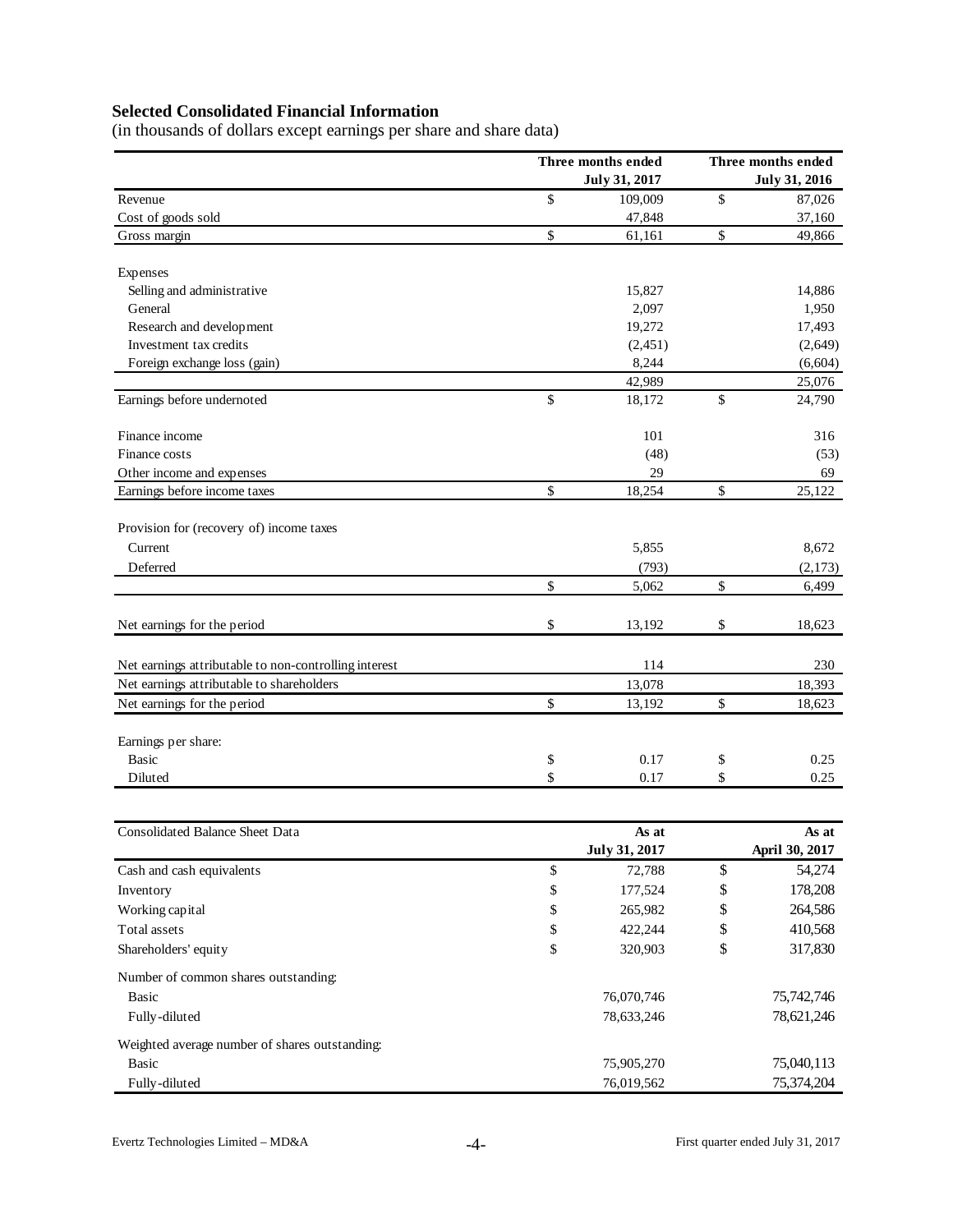#### **Consolidated Statement of Operations Data**

(in thousands of dollars except earnings per share and share data)

|                                                       | Three months ended | Three months ended   |
|-------------------------------------------------------|--------------------|----------------------|
|                                                       | July 31, 2017      | <b>July 31, 2016</b> |
| Revenue                                               | 100.0%             | 100.0%               |
| Cost of goods sold                                    | 43.9%              | 42.7%                |
| Gross margin                                          | 56.1%              | 57.3%                |
| Expenses                                              |                    |                      |
| Selling and administrative                            | 14.5%              | 17.1%                |
| General                                               | 1.9%               | 2.2%                 |
| Research and development                              | 17.7%              | 20.1%                |
| Investment tax credits                                | $(2.3\%)$          | $(3.0\%)$            |
| Foreign exchange loss (gain)                          | 7.6%               | $(7.6\%)$            |
|                                                       | 39.4%              | 28.8%                |
| Earnings before undernoted                            | 16.7%              | 28.5%                |
| Finance income                                        | 0.1%               | 0.4%                 |
| Finance costs                                         | 0.0%               | $(0.1\%)$            |
| Other income and expenses                             | 0.0%               | 0.1%                 |
| Earnings before income taxes                          | 16.8%              | 28.9%                |
| Provision for (recovery of) income taxes              |                    |                      |
| Current                                               | 5.4%               | 10.0%                |
| Deferred                                              | $(0.7\%)$          | (2.5%)               |
|                                                       | 4.7%               | 7.5%                 |
| Net earnings for the period                           | 12.1%              | 21.4%                |
| Net earnings attributable to non-controlling interest | 0.1%               | 0.3%                 |
| Net earnings attributable to shareholders             | 12.0%              | 21.1%                |
| Net earnings for the period                           | 12.1%              | 21.4%                |
| Earnings per share:                                   |                    |                      |
| <b>Basic</b>                                          | \$<br>0.17         | \$<br>0.25           |
| Diluted                                               | \$<br>0.17         | \$<br>0.25           |

#### **REVENUE AND EXPENSES**

#### *Revenue*

The Company generates revenue principally from the sale of software, equipment, and technology solutions to content creators, broadcasters, specialty channels and television service providers.

The Company markets and sells its products and services through both direct and indirect sales strategies. The Company's direct sales efforts focus on large and complex end-user customers. These customers have long sales cycles typically ranging from four to eight months before an order may be received by the Company for fulfillment.

The Company monitors revenue performance in two main geographic regions: (i) United States/Canada and (ii) International.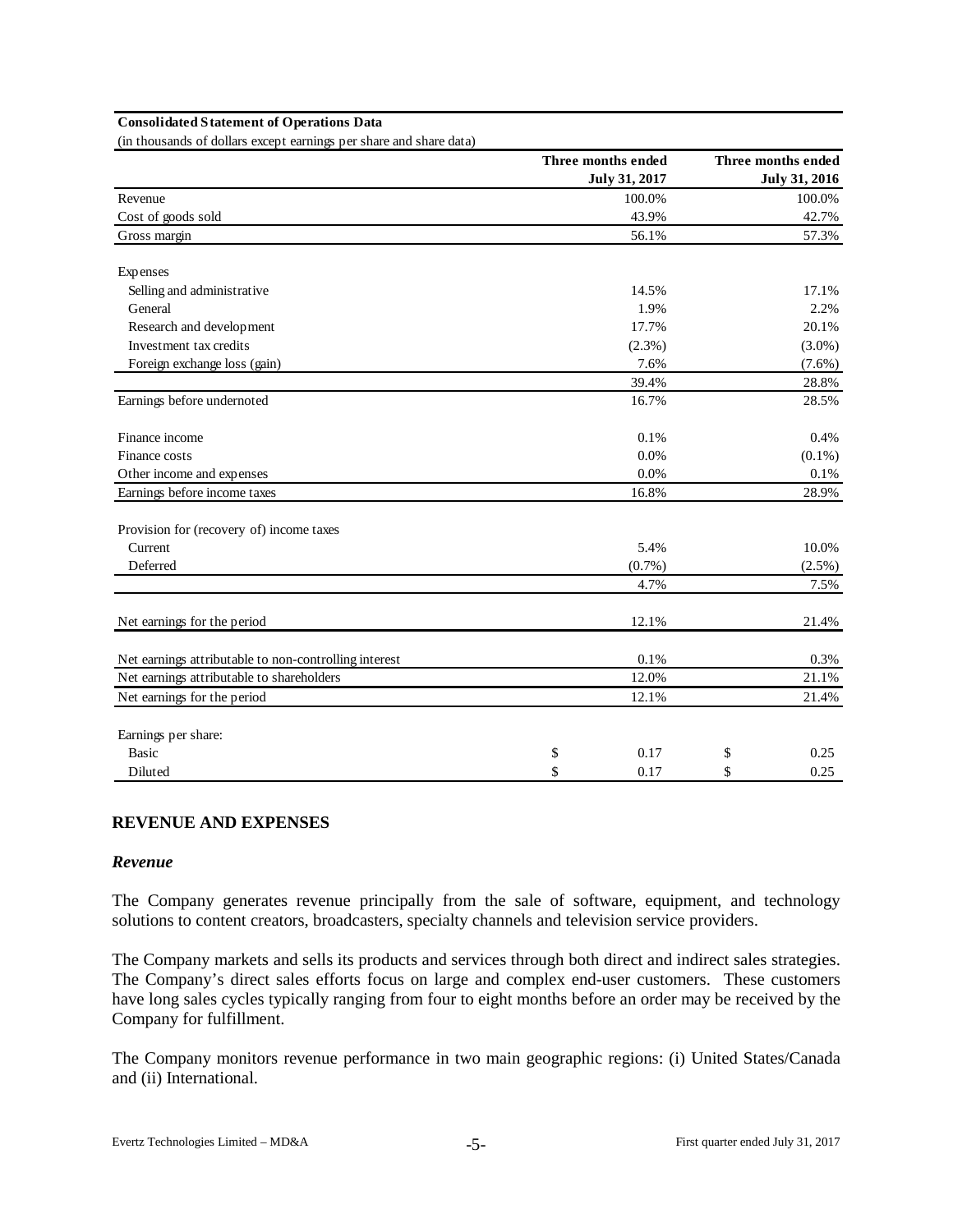The Company currently generates approximately 55% to 65% of its revenue in the United States/Canada. The Company recognizes the opportunity to more aggressively target markets in other geographic regions and intends to invest in personnel and infrastructure in those markets.

While a significant portion of the Company's expenses are denominated in Canadian dollars, the Company collects substantially all of its revenues in currencies other than the Canadian dollar and therefore has significant exposure to fluctuations in foreign currencies, in particular the US dollar. Approximately 70% to 80% of the Company's revenues are denominated in US dollars.

#### *Revenue*

| (In thousands of Canadian dollars) | Three months ended | Three months ended | % Increase |  |  |
|------------------------------------|--------------------|--------------------|------------|--|--|
|                                    | July 31, 2017      | July 31, 2016      | (Decrease) |  |  |
| United States/Canada               | 65.362             | 52.126             | 25%        |  |  |
| International                      | 43.647             | 34.900             | 25%        |  |  |
|                                    | 109.009            | 87,026             | 25%        |  |  |

Total revenue for the first quarter ended July 31, 2017 was \$109.0 million, an increase of \$22 million or 25% as compared to revenue of \$87.0 million for the first quarter ended July 31, 2016.

Revenue in the United States/Canada region was \$65.4 million for the first quarter ended July 31, 2017, an increase of \$13.3 million or 25% when compared to revenue of \$52.1 million for the first quarter ended July 31, 2016.

Revenue in the International region was \$43.6 million for the first quarter ended July 31, 2017, an increase of \$8.7 million or 25% as compared to revenue of \$34.9 million for the first quarter ended July 31, 2016.

### *Cost of Sales*

Cost of sales consists primarily of costs of manufacturing and assembly of products. A substantial portion of these costs is represented by components and compensation costs for the manufacture and assembly of products. Cost of sales also includes related overhead, certain depreciation, final assembly, quality assurance, inventory management and support costs. Cost of sales also includes the costs of providing services to clients, primarily the cost of service-related personnel.

### *Gross Margin*

| (In thousands of Canadian dollars, | Three months ended | Three months ended   | % Increase |
|------------------------------------|--------------------|----------------------|------------|
| except for percentages)            | July 31, 2017      | <b>July 31, 2016</b> | (Decrease) |
| Gross margin                       | 61.161             | 49.866               | 23%        |
| Gross margin % of sales            | 56.1%              | 57.3%                |            |

Gross margin for the first quarter ended July 31, 2017 was \$61.2 million, compared to \$49.9 million for the first quarter ended July 31, 2016. As a percentage of revenue, the gross margin was 56.1% for the first quarter ended July 31, 2017, as compared to 57.3% for the first quarter ended July 31, 2016.

Gross margins vary depending on the product mix, geographic distribution and competitive pricing pressures and currency fluctuations. For the first quarter ended July 31, 2017 the gross margin, as a percentage of revenue, was in the Company's projected range. The pricing environment continues to be very competitive with substantial discounting by our competition.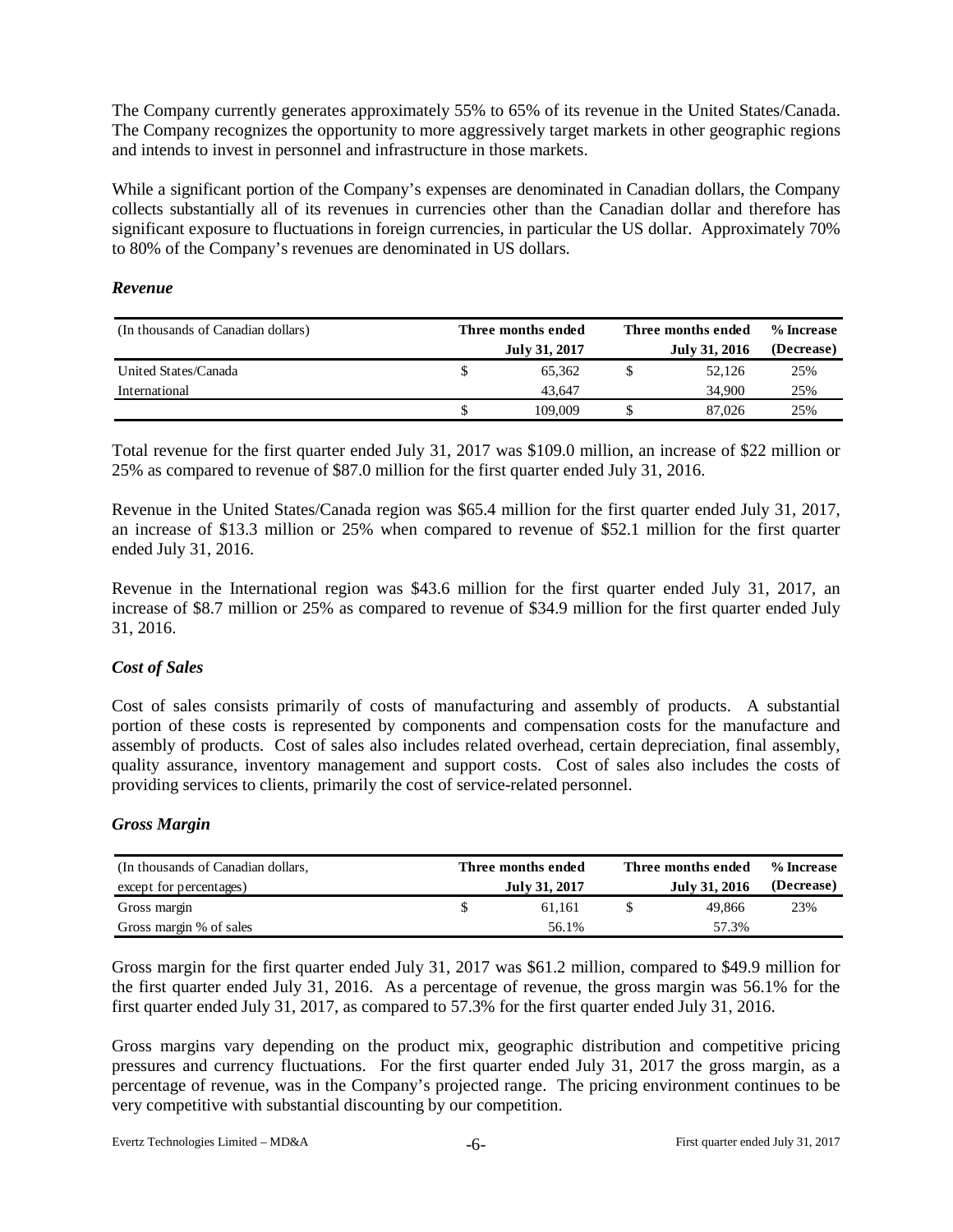The Company expects that it will continue to experience competitive pricing pressures. The Company continually seeks to build its products more efficiently and enhance the value of its product and service offerings in order to reduce the risk of declining gross margin associated with the competitive environment.

#### *Operating Expenses*

The Company's operating expenses consist of: (i) selling, administrative and general; (ii) research and development and (iii) foreign exchange.

Selling expenses primarily relate to remuneration of sales and technical personnel. Other significant cost components include trade show costs, advertising and promotional activities, demonstration material and sales support. Selling and administrative expenses relate primarily to remuneration costs of related personnel, legal and professional fees, occupancy and other corporate and overhead costs. The Company also records certain depreciation and share based compensation charges as general expenses. For the most part, selling, and administrative expenses are fixed in nature and do not fluctuate directly with revenue. The Company has certain selling expenses that tend to fluctuate in regards to the timing of trade shows.

The Company invests in research and development to maintain its position in the markets it currently serves and to enhance its product portfolio with new functionality and efficiencies. Although the Company's research and development expenditures do not fluctuate directly with revenues, it monitors this spending in relation to revenues and adjusts expenditures when appropriate. Research and development expenditures consist primarily of personnel costs and material costs. Research and development expenses are presented on a gross basis (without deduction of research and development tax credits). Research and development tax credits associated with research and development expenditures are shown separately under research and development tax credits.

| (In thousands of Canadian dollars,<br>except for percentages) | Three months ended<br>July 31, 2017 | Three months ended<br>July 31, 2016 | % Increase<br>(Decrease) |  |  |
|---------------------------------------------------------------|-------------------------------------|-------------------------------------|--------------------------|--|--|
| Selling and administrative                                    | 15.827                              | 14.886                              | 6%                       |  |  |
| Selling and administrative % of sales                         | 14.5%                               | 17.1%                               |                          |  |  |

### *Selling and Administrative*

Selling and administrative expenses excludes stock based compensation, operation of non-production property, plant and equipment, and amortization of intangibles. Selling and administrative expenses for the first quarter ended July 31, 2017 were \$15.8 million or 14.5% of revenue, as compared to selling and administrative expenses of \$14.9 million or 17.1% of revenue for the first quarter ended July 31, 2016. The increase of \$0.9 million was predominantly a result of increased selling costs.

### *Share Based Compensation*

In March 2016, the Company adopted a restricted share unit (RSU) plan to attract, motivate and compensate persons who are integral to the growth and success of the Company. During the first quarter ended July 31, 2017, share based compensation expense associated with the plan was \$1.0 million as compared to \$0.6 million for the first quarter ended July 31, 2016.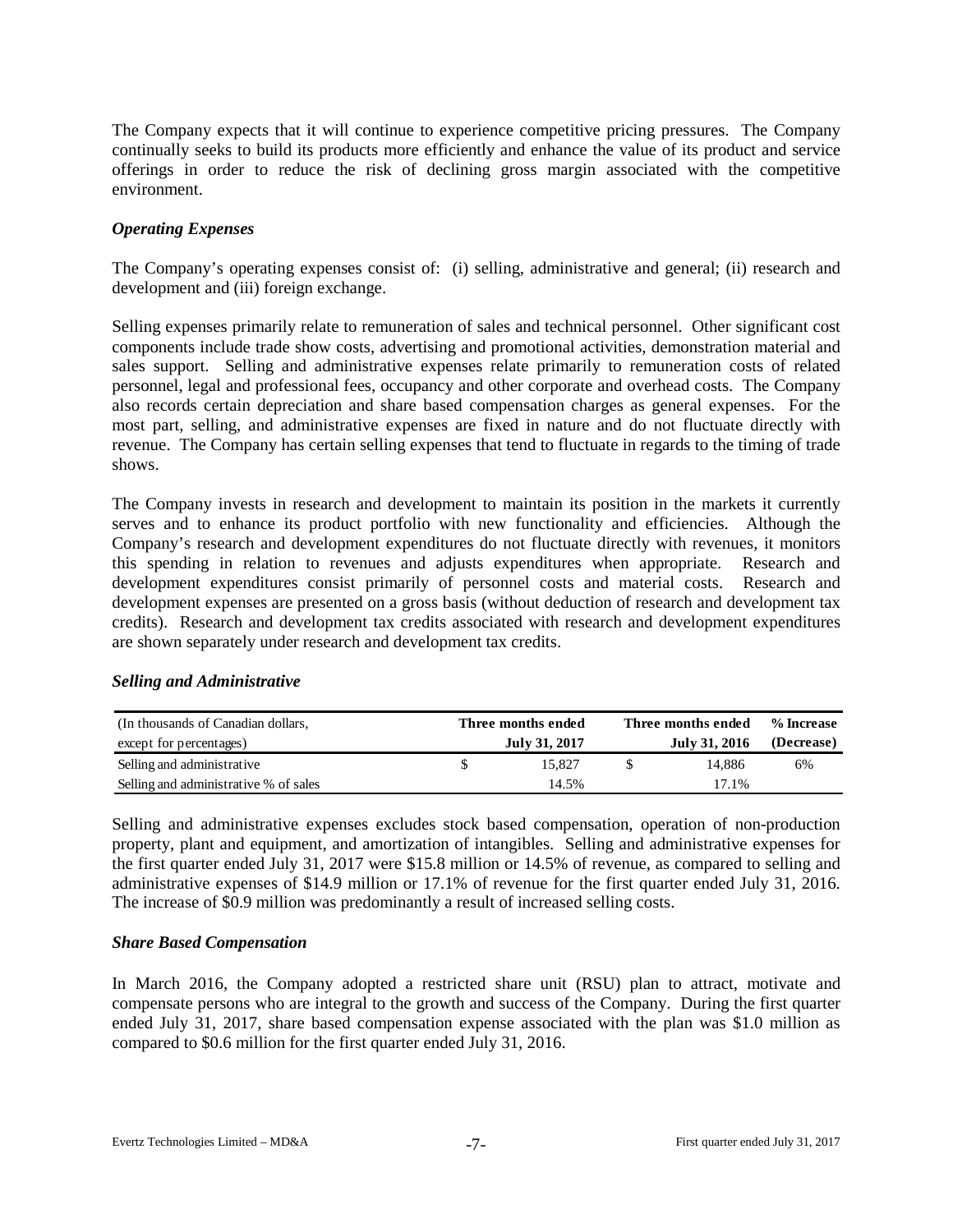#### *Research and Development (R&D)*

| (In thousands of Canadian dollars,  | Three months ended | Three months ended | % Increase |
|-------------------------------------|--------------------|--------------------|------------|
| except for percentages)             | July 31, 2017      | July 31, 2016      | (Decrease) |
| Research and development expenses   | 19.272             | 17.493             | 10%        |
| Research and development % of sales | 17.7%              | 20.1%              |            |

For the first quarter ended July 31, 2017, gross R&D expenses were \$19.3 million, an increase of 10% or \$1.8 million as compared to an expense of \$17.5 million for the first quarter ended July 31, 2016.

The increase of \$1.8 million was predominantly a result of planned growth of R&D personnel.

#### *Foreign Exchange*

For the first quarter ended July 31, 2017, the foreign exchange loss was \$8.2 million, as compared to a foreign exchange gain for the first quarter ended July 31, 2016 of \$6.6 million. The current year loss was predominantly driven by the decrease in the value of the US dollar against the Canadian dollar since April 30, 2017.

#### *Finance Income, Finance Costs, Other Income and Expenses*

For the first quarter ended July 31, 2017, finance income, finance costs, other income and expenses netted to a gain of \$0.1 million.

# **LIQUIDITY AND CAPITAL RESOURCES**

| <b>Liquidity and Capital Resources</b>        |               |   |               |
|-----------------------------------------------|---------------|---|---------------|
| (in thousands of dollars except ratios)       | As at         |   | As at         |
| Key Balance Sheet Amounts and Ratios:         | July 31, 2017 |   | Aprl 30, 2017 |
| Cash and cash equivalents<br>J                | 72.788        |   | 54,274        |
| Working capital<br>S                          | 265,982       | S | 264,586       |
| Long-term assets<br>\$                        | 61.858        |   | 62,347        |
| Long-term debt<br>S                           | 673           |   | 733           |
| Days sales outstanding in accounts receivable | 93            |   | 106           |

| Statement of Cash Flow Summary | Three months ended | Three months ended |   |          |  |  |  |
|--------------------------------|--------------------|--------------------|---|----------|--|--|--|
|                                | July 31, 2017      | July 31, 2016      |   |          |  |  |  |
| Operating activities           |                    | 32,195             |   | 19,948   |  |  |  |
| Investing activities           | J                  | (3,098)            |   | (1,401)  |  |  |  |
| Financing activities           | ъ                  | (9,694)            |   | (13,630) |  |  |  |
| Net increase in cash           | \$                 | 18.514             | S | 2,281    |  |  |  |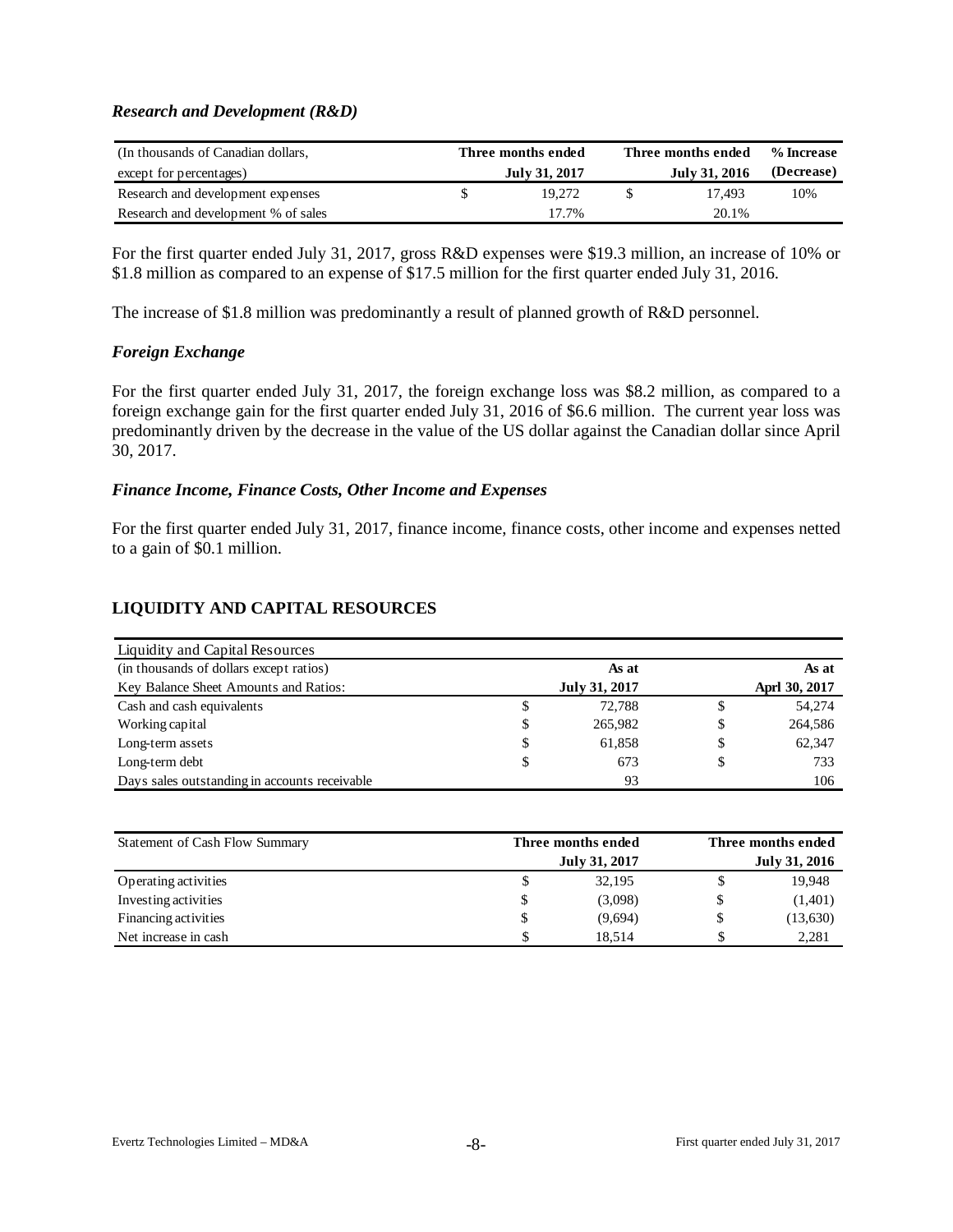#### *Operating Activities*

For the first quarter ended July 31, 2017, the Company generated cash from operations of \$32.2 million, compared to cash generated of \$19.9 million for the first quarter ended July 31, 2016. Excluding the effects of the changes in non-cash working capital and current taxes, the Company generated cash from operations of \$15.5 million for the first quarter ended July 31, 2017 compared to \$19.5 million for the first quarter ended July 31, 2016.

#### *Investing Activities*

The Company used cash for investing activities of \$3.1 million for the first quarter ended July 31, 2017 which was predominantly for the acquisition of capital assets.

#### *Financing Activities*

For the first quarter ended July 31, 2017, the Company used cash from financing activities of \$9.7 million, which was principally driven by dividends paid of \$14.2 million, partially offset by the issuance of Capital Stock pursuant to the Company's Stock Option Plan of \$4.6 million.

#### **WORKING CAPITAL**

As at July 31, 2017, the Company had cash and cash equivalents of \$72.8 million, compared to \$54.3 million at April 30, 2017.

The Company had working capital of \$266.0 million as at July 31, 2017 compared to \$264.6 million as at April 30, 2017.

The Company believes that the current balance in cash and plus future cash flow from operations will be sufficient to finance growth and related investment and financing activities in the foreseeable future.

Day sales outstanding in accounts receivable were 93 days at July 31, 2017 as compared to 106 for April 30, 2017.

#### **SHARE CAPITAL STRUCTURE**

Authorized capital stock consists of an unlimited number of common and preferred shares.

|                                       | As at         | As at                 |
|---------------------------------------|---------------|-----------------------|
|                                       | July 31, 2017 | <b>April 30, 2017</b> |
| Common shares                         | 76,070,746    | 75,742,746            |
| Stock options granted and outstanding | 2,562,500     | 2,878,500             |

### **FINANCIAL INSTRUMENTS**

The Company's financial instruments consist of cash and cash equivalents, trade and other receivables, trade and other payables and long term debt. Unless otherwise noted, it is management's opinion that the Company is not exposed to significant interest or credit risks arising from these financial instruments. The Company estimates the fair value of these instruments approximates the carrying values as listed below.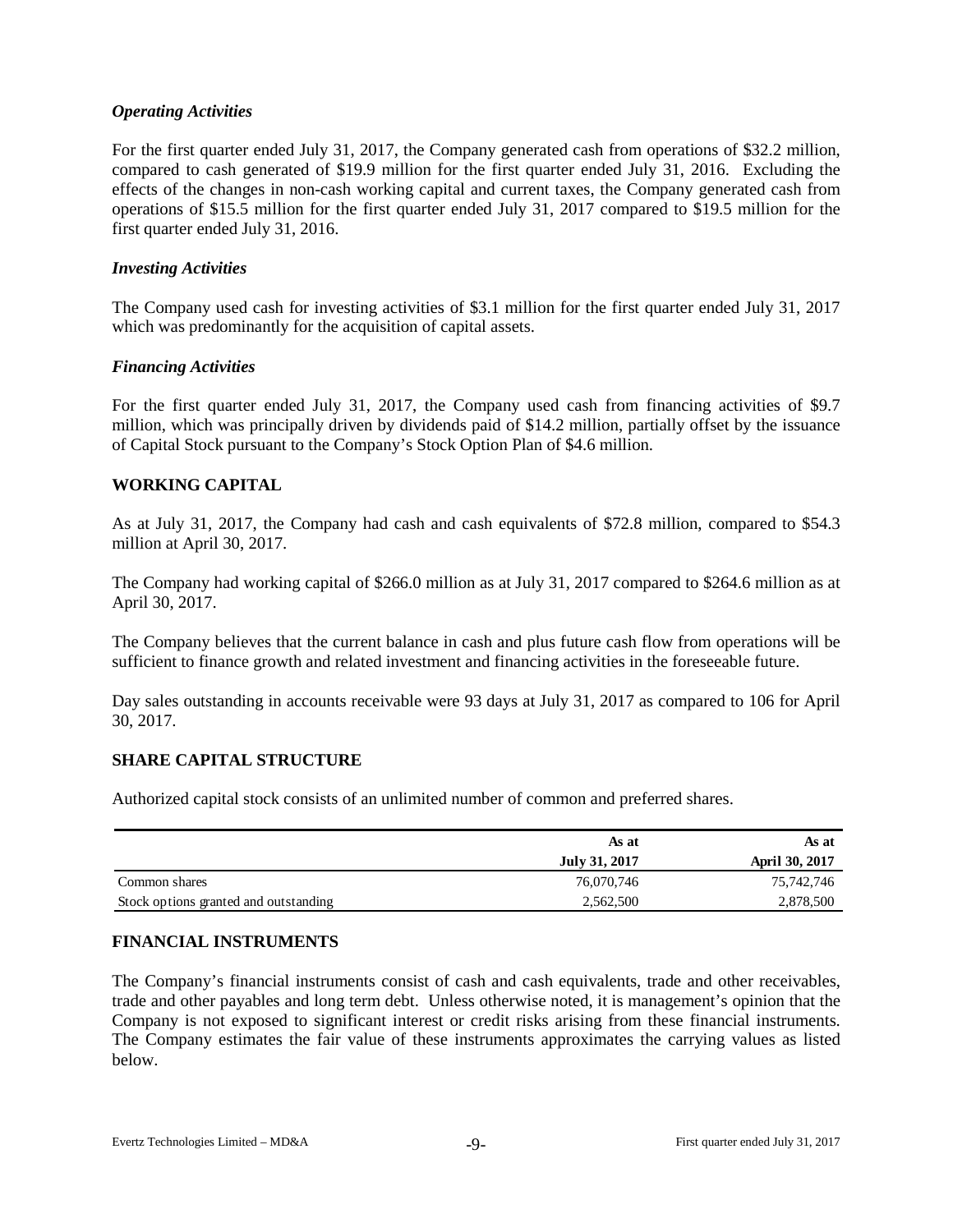## *Fair Values and Classification of Financial Instruments:*

The following summarizes the significant methods and assumptions used in estimating the fair values of financial instruments:

- I. Quoted prices (unadjusted) in active markets for identical assets or liabilities.
- II. Inputs other than quoted prices included in level I that are observable for the asset or liability, either directly or indirectly. Cash and cash equivalents, trade and other receivables, trade and other payables, and long-term debt fair value measurements have been measured within level II.
- III. Inputs for the asset or liability that are not based on observable market data.

## **CONTRACTUAL OBLIGATIONS**

The following table sets forth the Company's contractual obligations as at July 31, 2017:

| Payments Due by Period |  |        |  |                  |  |           |           |       |  |                          |  |  |  |
|------------------------|--|--------|--|------------------|--|-----------|-----------|-------|--|--------------------------|--|--|--|
| (In thousands)         |  | Total  |  | Less than 1 Year |  | 2-3 Years | 4-5 Years |       |  | Thereafter               |  |  |  |
| Operating leases       |  | 19.459 |  | 5.131            |  | 5.751     |           | 3.559 |  | 5.018                    |  |  |  |
| Other long-term debt   |  | 946    |  | 273              |  | 408       |           | 265   |  | $\overline{\phantom{0}}$ |  |  |  |
|                        |  | 20,405 |  | 5.404            |  | 6.159     |           | 3.824 |  | 5,018                    |  |  |  |

# **OFF-BALANCE SHEET FINANCING**

The Company does not have any off-balance sheet arrangements.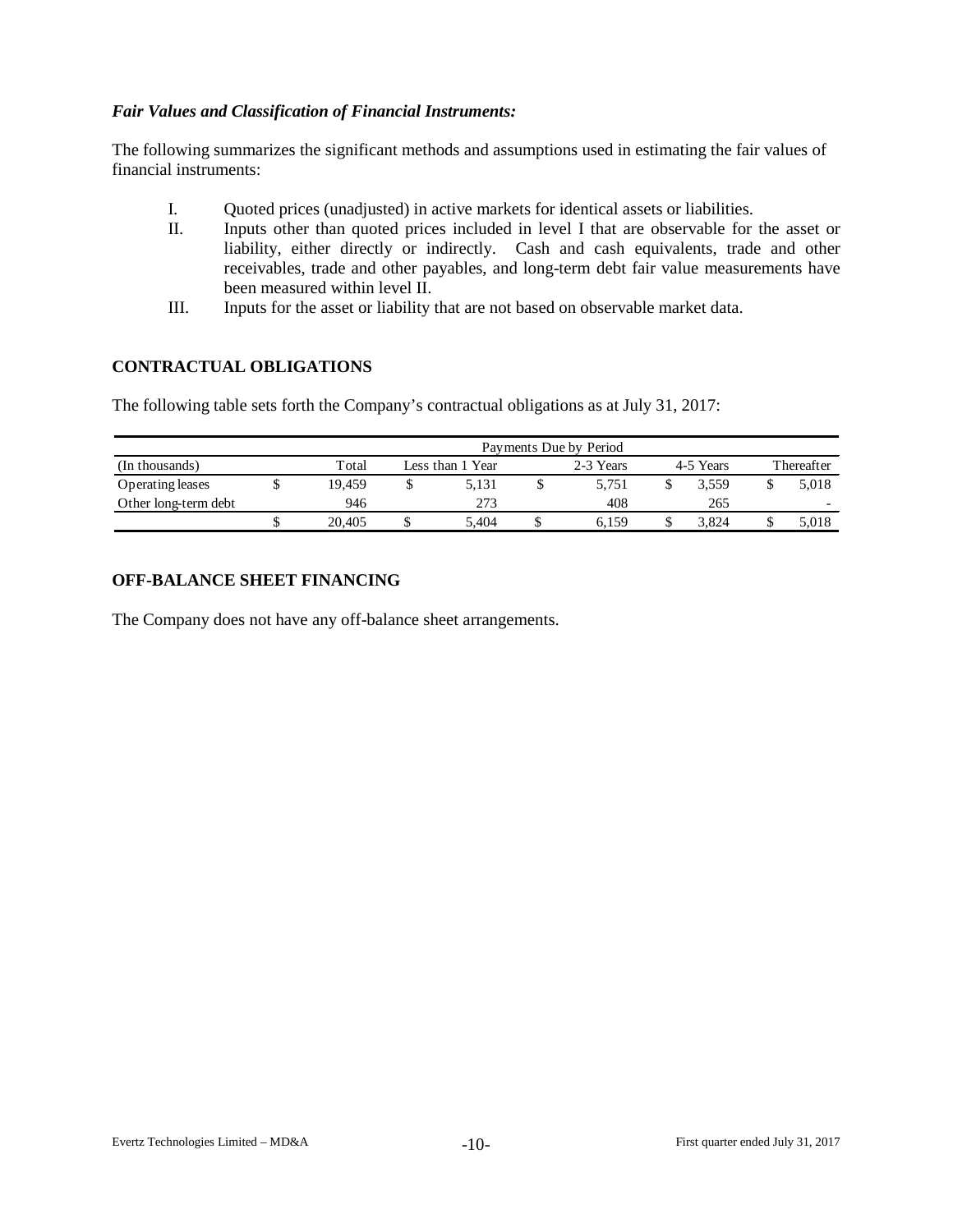# **RELATED PARTY TRANSACTIONS**

In the normal course of business, we may enter into transactions with related parties. These transactions occur under market terms consistent with the terms of transactions with unrelated arms-length third parties. The Company continues to lease a premise from a company in which two shareholders' each indirectly hold a 10% interest, continues to lease a facility from a company in which two shareholders each indirectly hold a 20% interest, continues to lease two facilities for manufacturing where two shareholders indirectly own 100% interest, continues to lease a facility from a company in which two shareholders each indirectly own a 35% interest, continues to lease a facility with a director who indirectly owns 100% and continues to lease a facility owned indirectly by two shareholders.

### **SELECTED CONSOLIDATED QUARTERLY FINANCIAL INFORMATION**

The following table sets out selected consolidated financial information for each of the eight quarters ended July 31, 2017. In the opinion of management, this information has been prepared on the same basis as the audited consolidated financial statements. The operating results for any quarter should not be relied upon as any indication of results for any future period.

|                          | Quarter Ending |           |    |           |    |          |    |          |    |          |                |          |            |              |
|--------------------------|----------------|-----------|----|-----------|----|----------|----|----------|----|----------|----------------|----------|------------|--------------|
| (In thousands)           | 2017           |           |    | 2016      |    |          |    |          |    | 2015     |                |          |            |              |
| (Unaudited)              |                | July 31   |    | Apr $30$  |    | Jan 31   |    | Oct 31   |    | July 31  |                | Apr 30   | Jan 31     | Oct 31       |
| Revenue                  |                | \$109,009 |    | \$106,734 |    | \$91,080 |    | \$99,592 |    | \$87,026 |                | \$96,367 | \$99,754   | \$100,560    |
| Cost of goods sold       |                | 47,848    |    | 46,690    |    | 39,957   |    | 42,481   |    | 37,160   |                | 41,343   | 42,763     | 43,026       |
| Gross margin             |                | \$61,161  | \$ | 60,044    |    | \$51,123 |    | \$57,111 |    | \$49,866 |                | \$55,024 | \$56,991   | \$<br>57,534 |
| Operating expenses       |                | 42,989    |    | 32,531    |    | 38,704   |    | 29,225   |    | 25,076   |                | 43,713   | 23,960     | 30,819       |
| Earnings from operations |                | \$18,172  | \$ | 27,513    |    | \$12,419 |    | \$27,886 |    | \$24,790 |                | \$11,311 | \$33,031   | \$<br>26,715 |
| Non-operating income     |                | 82        |    | (116)     |    | 359      |    | 363      |    | 332      |                | (4)      | 200        | 168          |
| Earnings before taxes    |                | \$18,254  | \$ | 27.397    |    | \$12,778 |    | \$28,249 |    | \$25,122 |                | \$11,307 | \$33,231   | \$<br>26,883 |
| Net earnings             |                | \$13,078  | \$ | 20,547    | \$ | 9,637    |    | \$20,583 |    | \$18,393 | $\mathbb{S}^-$ | 8,097    | \$24,225   | \$<br>19,486 |
|                          |                |           |    |           |    |          |    |          |    |          |                |          |            |              |
| Net earnings per share:  |                |           |    |           |    |          |    |          |    |          |                |          |            |              |
| <b>Basic</b>             | \$             | 0.17      | \$ | 0.27      | \$ | 0.13     | \$ | 0.28     | \$ | 0.25     | \$             | 0.11     | \$<br>0.33 | \$<br>0.26   |
| Diluted                  | \$             | 0.17      | \$ | 0.27      | \$ | 0.13     | \$ | 0.27     | \$ | 0.25     | \$             | 0.11     | \$<br>0.32 | \$<br>0.26   |
| Dividends per share:     | \$             | 0.18      | \$ | 0.18      | \$ | 1.28     | \$ | 0.18     | \$ | 0.18     | \$             | 0.18     | \$<br>0.18 | \$<br>0.18   |

The Company's revenue and corresponding earnings can vary from quarter to quarter depending on the delivery requirements of our customers. Our customers can be influenced by a variety of factors including upcoming sports or entertainment events as well as their access to capital. Net earnings represent net earnings attributable to shareholders.

### **DISCLOSURE CONTROLS AND PROCEDURES**

Management, including the Chief Executive Officer and Chief Financial Officer, has evaluated the effectiveness of the Company's disclosure controls and procedures (as defined in National Instrument 52- 109 of the Canadian Securities Administrators) as of July 31, 2017.

Management has concluded that, as of July 31, 2017, the Company's disclosure controls and procedures were effective to provide reasonable assurance that material information relating to the Company would be made known to them by others within the Company, particularly during the period in which this report was being prepared.